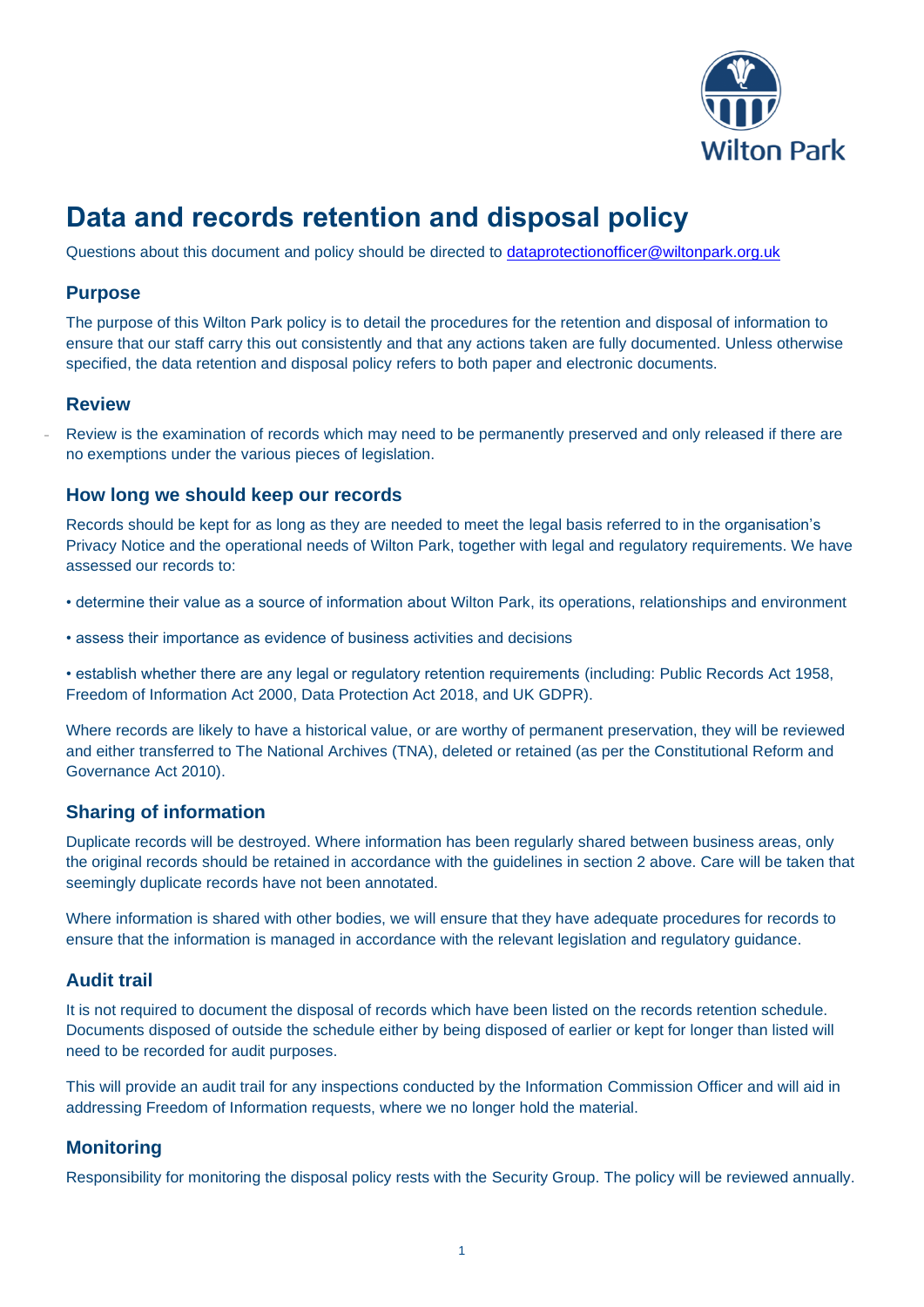### **Disposal schedule**

Records on disposal schedules will fall into three main categories:

(a) Destroy after an agreed period – where the useful life of a series or collection of records can be easily predetermined (for example, *destroy after 3 years; destroy 2 years after the end of the financial year*).

(b) Automatically select for permanent preservation – where certain groups of records can be readily defined as worthy of permanent preservation and transferred to an archive.

(c) Review – see above.

Records can be destroyed in the following ways:

#### **Either by destruction:**

- Non-sensitive information can be placed in a normal recycling bin.
- Confidential information fine crosscut shredded and sent for recycling.
- Personal and sensitive information placed in data shredding bags for collection and certified destruction.
- Electronic equipment containing information destroyed using kill disc and for individual folders, they will be permanently deleted from the system.

Destruction of electronic records should render them non-recoverable even using forensic data recovery techniques.

**Or by archival transfer** *-* This is the transfer of physical and digital records to a permanent custody at The National Archives (TNA).

#### **Finance records**

| <b>Information type</b>                                                     | <b>Format</b>        | <b>Retention period</b>        | <b>Disposal action</b>                         |
|-----------------------------------------------------------------------------|----------------------|--------------------------------|------------------------------------------------|
| <b>Finance records</b>                                                      | Paper/<br>Electronic | 6 years                        | Electronic - deleted<br>Paper – data shredding |
| <b>Wilton Park staff on</b><br>casual payroll                               | Paper/<br>Electronic |                                |                                                |
| <b>Employees pay history</b>                                                | Electronic<br>Paper  | 6 years<br>3 years for leavers | Electronic - deleted<br>Paper - data shredding |
| Personal detail records,<br>including timesheets<br>Copy of payroll sheets. | Electronic<br>Paper  | 6 years                        | Electronic - deleted<br>Paper - data shredding |
| Salary rates register                                                       | Electronic           | 6 years                        | Electronic - deleted                           |
| <b>External audit</b><br>investigations.                                    | Electronic<br>Paper  | 6 years after completion       | Electronic - deleted<br>Paper - data shredding |
| Audit report that includes<br>long-term contracts.                          | Electronic<br>Paper  | 6 years                        | Electronic - deleted<br>Paper – data shredding |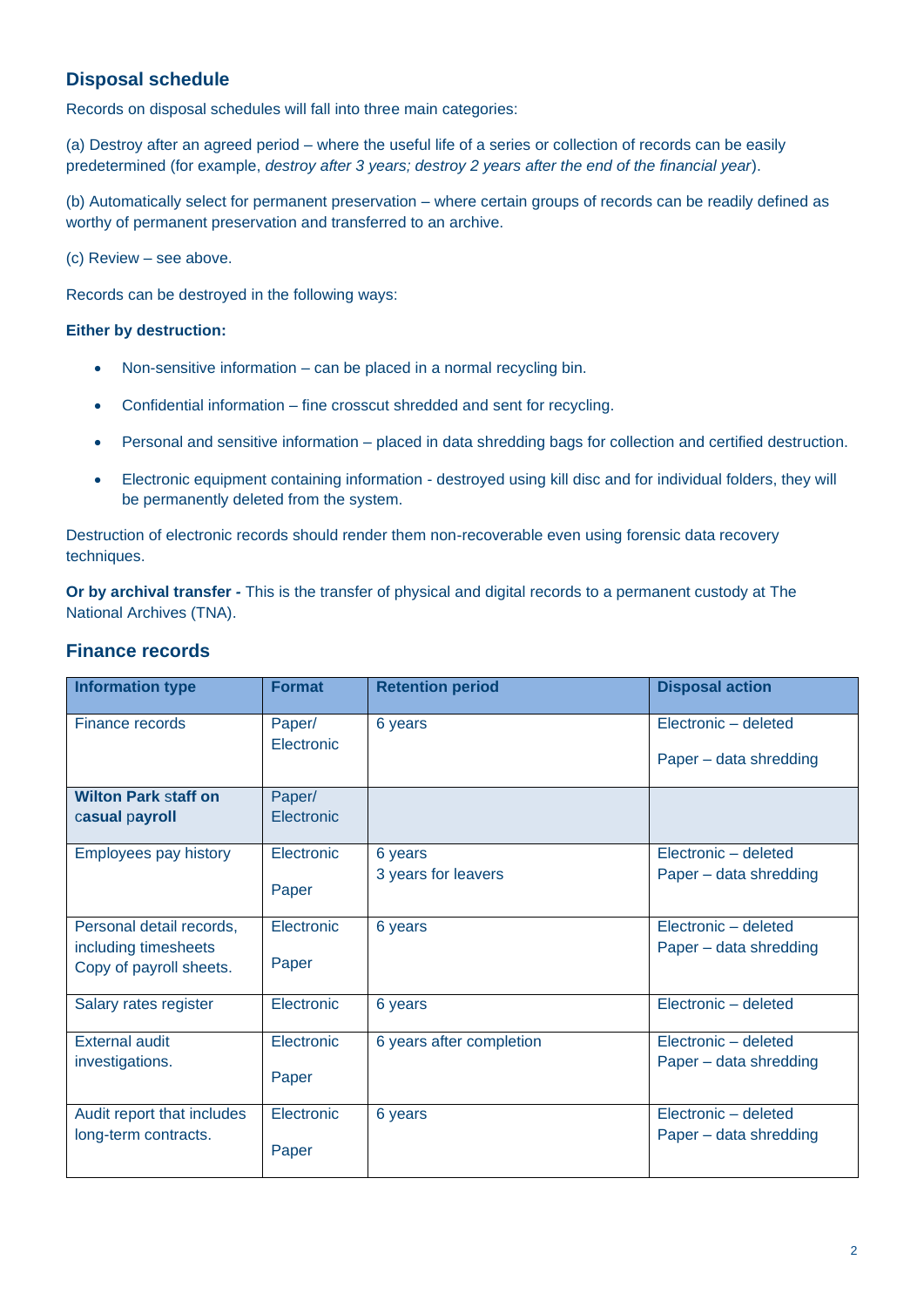| Terms of reference,                                                                                                     | Electronic          | 3 years                                          | Electronic - deleted                           |
|-------------------------------------------------------------------------------------------------------------------------|---------------------|--------------------------------------------------|------------------------------------------------|
| correspondence, minutes<br>of meetings, working                                                                         | Paper               |                                                  | Paper – data shredding                         |
| papers.                                                                                                                 |                     |                                                  |                                                |
| Programmes, plans and                                                                                                   | Electronic          | 1 year after date of last plan                   | Electronic - deleted                           |
| strategies.                                                                                                             | Paper               |                                                  | Paper - data shredding                         |
| Internal audit guides,<br>manuals, and guides<br>relating to departmental<br>procedures and local<br>auditing standards | Electronic<br>Paper | when superseded                                  | Electronic - deleted<br>Paper - data shredding |
| Annual reports to                                                                                                       | Electronic          | 3 years                                          | Electronic - deleted                           |
| accounting officers. Other<br>audit reports.                                                                            | Paper               |                                                  | Paper - data shredding                         |
| Accounts records                                                                                                        | Electronic          | 6 years of datasets to be kept                   | Electronic - deleted                           |
| <b>Current live dataset</b>                                                                                             | Electronic          | all data older than 2 years should be<br>deleted | Electronic - deleted                           |

## **Human Resource records**

| <b>Information type</b>                                                                                            | Format /<br><b>Location</b> | <b>Retention period</b>                                                                                              | <b>Disposal action</b>                         |
|--------------------------------------------------------------------------------------------------------------------|-----------------------------|----------------------------------------------------------------------------------------------------------------------|------------------------------------------------|
| Employee records                                                                                                   | Paper/<br>Electronic        | 85 years from DOB or 5 years after<br>death                                                                          | Electronic - deleted<br>Paper - data shredding |
| Income tax and NI returns,<br>income tax records and<br>correspondence with the<br>Inland Revenue.                 | Electronic<br>Paper         | Not less than 3 years after the end<br>of the financial year to which they<br>relate                                 | Electronic - deleted<br>Paper - data shredding |
| Wage/salary records<br>(also overtime, bonuses,<br>expenses)                                                       | Electronic<br>Paper         | FCDO guidelines - 85 years from<br>DOB or 5 years after death – for<br>pay, security vetting info,<br>superannuation | Electronic - deleted<br>Paper - data shredding |
| National minimum wage<br>records                                                                                   | Electronic<br>Paper         | 3 years after the end of the pay<br>reference period following the one<br>that the records cover                     | Electronic - deleted<br>Paper - data shredding |
| <b>Retirement Benefits</b><br>Schemes – records of<br>notifiable events, for<br>example, relating to<br>incapacity | Electronic<br>Paper         | FCDO guidelines - 85 years from<br>DOB or 5 years after death                                                        | Electronic - deleted<br>Paper - data shredding |
| <b>Policies</b>                                                                                                    | Electronic<br>Paper         | Until superseded                                                                                                     | Electronic - deleted<br>Paper - data shredding |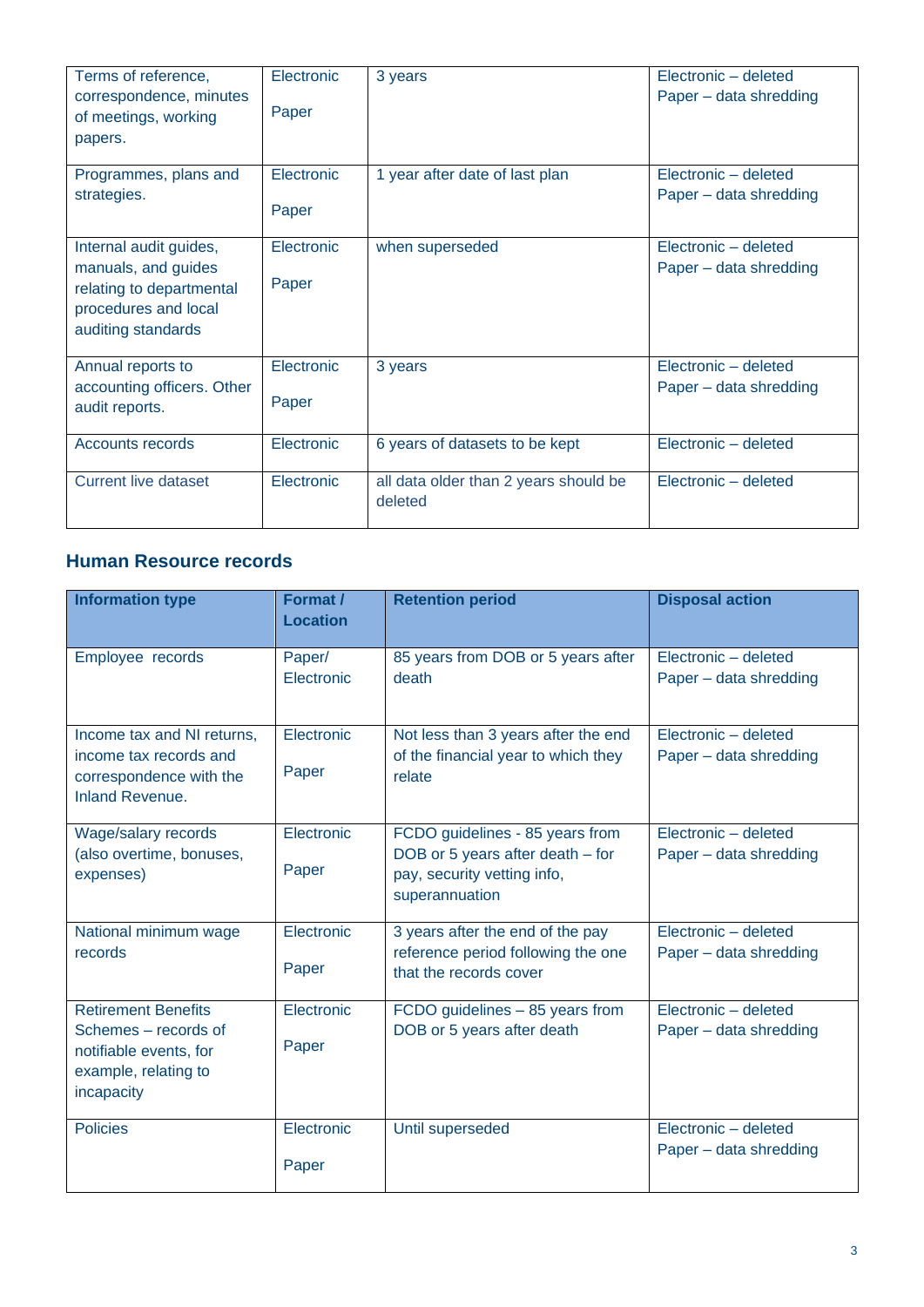| <b>Statutory Maternity Pay</b><br>records, related sickness<br>records, calculations,<br>certificates (Mat B1s) or<br>other medical evidence. | Electronic<br>Paper  | 3 years after the end of the tax year<br>in which the maternity period ends | Electronic - deleted<br>Paper - data shredding |
|-----------------------------------------------------------------------------------------------------------------------------------------------|----------------------|-----------------------------------------------------------------------------|------------------------------------------------|
| <b>Statutory Sick Pay records,</b><br>calculations, certificates,<br>self-certificates.                                                       | Electronic<br>Paper  | 3 years after the end of the tax year<br>to which they relate               | Electronic - deleted<br>Paper - data shredding |
| <b>Employment tribunal files</b>                                                                                                              | Electronic<br>Paper  | 6 years after last action or<br>according to legal advice                   | Electronic - deleted<br>Paper - confidential   |
| Sifts and interview panels -<br>CVs and notes                                                                                                 | Electronic<br>Paper  | 6 months after appointment                                                  | Electronic - deleted<br>Paper - shredded       |
| <b>Recruitment</b>                                                                                                                            | Paper/<br>Electronic |                                                                             |                                                |
| <b>Recruitment records</b>                                                                                                                    | Electronic<br>Paper  | 6 months                                                                    | Electronic - deleted<br>Paper - data shredding |
| <b>Health and Safety</b>                                                                                                                      | Paper/<br>Electronic | 6 years                                                                     |                                                |
| Risk assessments.                                                                                                                             | Electronic<br>Paper  | 40 years                                                                    | Electronic - deleted<br>Paper - data shredding |

## **Corporate Governance records**

| <b>Information type</b>                      | Format /<br><b>Location</b> | <b>Retention period</b> | <b>Disposal action</b>                                                    |
|----------------------------------------------|-----------------------------|-------------------------|---------------------------------------------------------------------------|
| <b>Annual report</b>                         | Paper/<br>Electronic        | Permanently             | Reviewed for transfer to<br>TNA for permanent<br>preservation at 20 years |
| <b>Board and Audit Reports</b>               | Paper/<br>Electronic        | Permanently             | Reviewed for transfer to<br>TNA for permanent<br>preservation at 20 years |
| <b>Corporate and business</b><br>planning    | Paper/<br>Electronic        |                         |                                                                           |
| Formal policies/documents.                   | Electronic<br>Paper         | 5 years                 | Electronic - deleted<br>Paper - data shredding                            |
| <b>Complaints about the</b><br><b>Agency</b> | Paper/<br>Electronic        |                         |                                                                           |
| Reports on particular<br>complaints          | Electronic<br>Paper         | 3 years                 | Electronic - deleted<br>Paper - data shredding                            |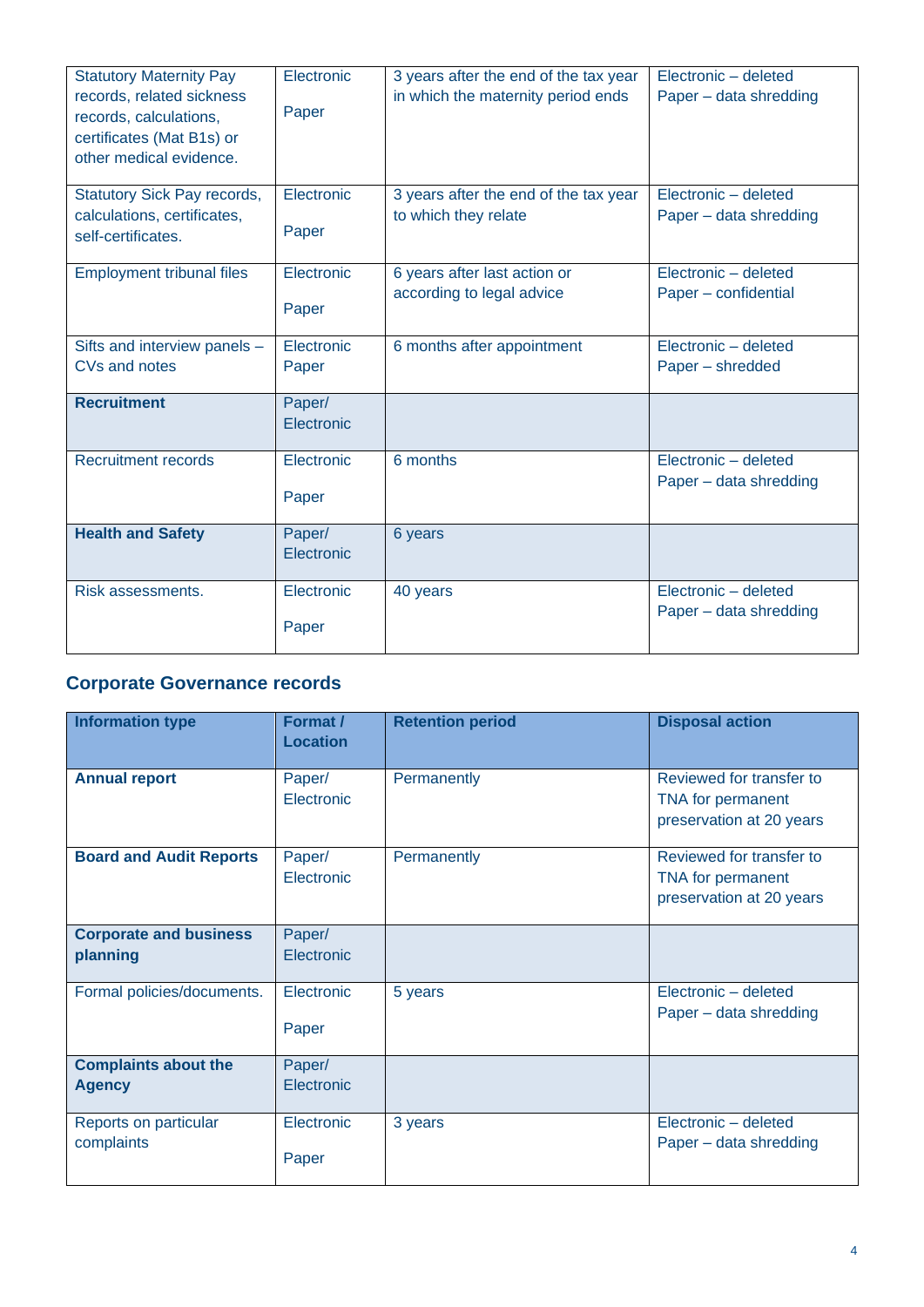| <b>Statistical reports</b> | Electronic<br>Paper | 5 years  | Electronic - deleted<br>Paper - data shredding |
|----------------------------|---------------------|----------|------------------------------------------------|
| Register of complaints     | Electronic<br>Paper | 10 years | Electronic - deleted<br>Paper - data shredding |

## **General records**

| <b>Information type</b>                                                          | Format /<br><b>Location</b> | <b>Retention period</b>                                                                                                                              | <b>Disposal action</b>                                     |
|----------------------------------------------------------------------------------|-----------------------------|------------------------------------------------------------------------------------------------------------------------------------------------------|------------------------------------------------------------|
| <b>Estates</b>                                                                   | Paper/<br>Electronic        |                                                                                                                                                      |                                                            |
| Projects and Contracts and<br>contract information                               | Electronic<br>Paper         | 10 years                                                                                                                                             | Electronic - review for<br>deletion /<br>Paper - shredded  |
| <b>Information policy and</b><br>legislation                                     | Paper/<br>Electronic        |                                                                                                                                                      |                                                            |
| FOI requests:                                                                    | Electronic                  | Forward to FCDO for record on<br>central system. Local copy to be<br>kept for 2 years.                                                               | Electronic - deleted                                       |
| Data Protection requests -<br>original request and<br>response.<br>SAR requests. | Electronic                  | 3 years for background documents<br>3 years for final documents<br>(Kept for as long as there is a<br>business requirement and in line<br>with GDPR) | Electronic - deleted                                       |
| Documents destroyed list                                                         | Electronic<br>Paper         | 10 years                                                                                                                                             | <b>Destruction method</b><br>appropriate to classification |
| <b>Insurance</b>                                                                 | Paper/<br>Electronic        |                                                                                                                                                      |                                                            |
| Insurance policies<br><b>Employers liability claims</b>                          | Electronic                  | 40 years<br>Permanent                                                                                                                                | Archived                                                   |
| <b>Information technology</b>                                                    | Paper/<br>Electronic        |                                                                                                                                                      |                                                            |
| IT projects and programme<br>documents                                           | Electronic                  | Permanent – reviewed for transfer<br>to TNA for permanent preservation<br>at 20 years                                                                | <b>Destruction method</b><br>appropriate to classification |
| <b>Correspondence</b><br>including emails                                        | Paper/<br>Electronic        |                                                                                                                                                      |                                                            |
| General                                                                          | Electronic                  | 2 years                                                                                                                                              | Electronic - deleted                                       |
| Content contains policy<br>decisions that are essential<br>for business          | Electronic                  | Can be retained permanently                                                                                                                          | Move to relevant sharepoint<br>location                    |